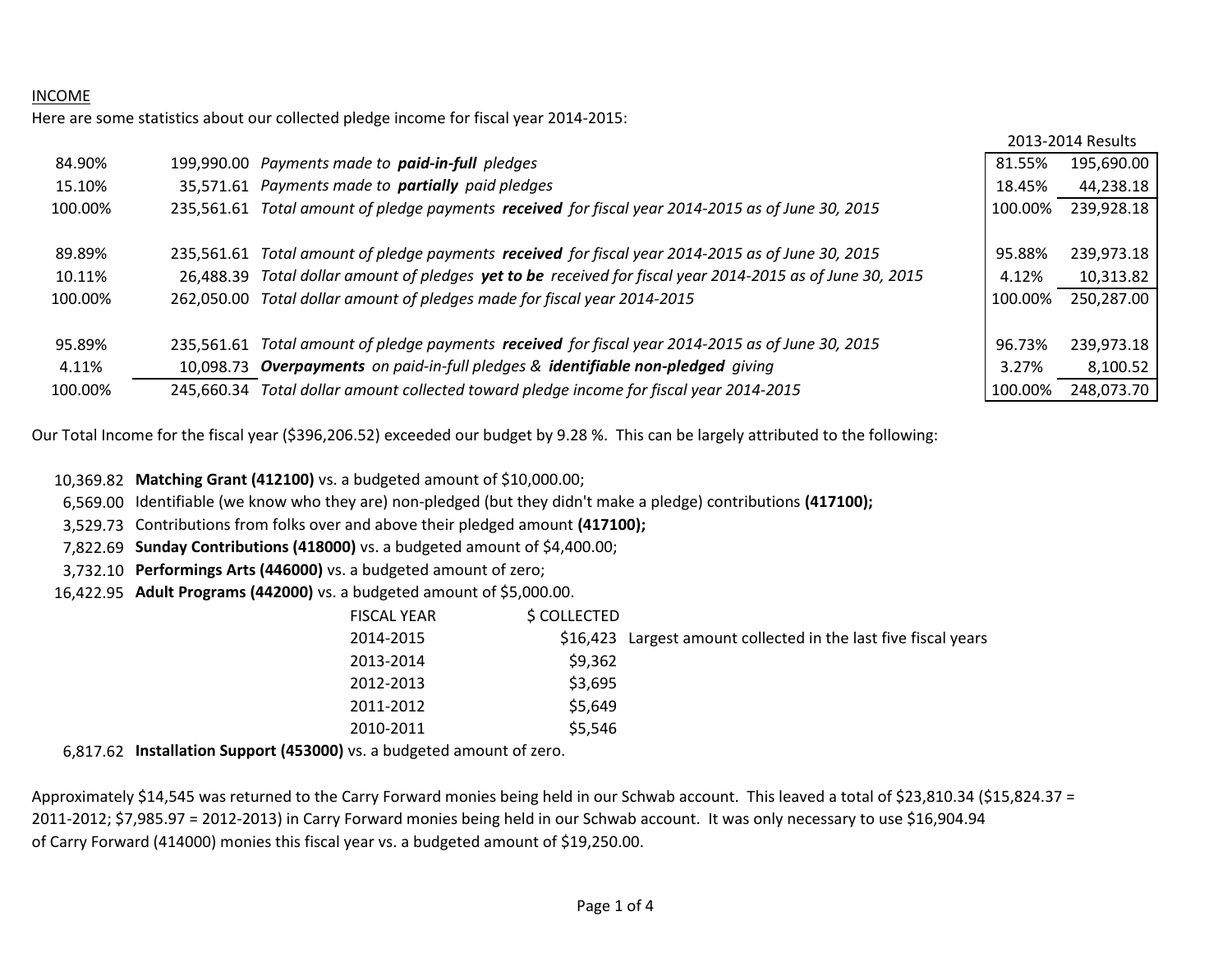# **EXPENSES**

Here are some statistics about our expenses for fiscal year-end June 30, 2015:

|                         | 2014-2015 Actual |         | 2014-2015 Budget |         | Variance to Budget |         |
|-------------------------|------------------|---------|------------------|---------|--------------------|---------|
| Administration          | 100,937.21       | 25.08%  | 87,009.00        | 24.00%  | 13,928.21          | 16.01%  |
| <b>Community Within</b> | 7.205.44         | 1.79%   | 5,110.00         | 1.41%   | 2,095.44           | 41.01%  |
| Social Justice          | 3,906.96         | 0.97%   | 500.00           | 0.14%   | 3,406.96           | 681.39% |
| Spiritual Life          | 26,047.16        | 6.47%   | 15,842.00        | 4.37%   | 10,205.16          | 64.42%  |
| Compensation            | 257,545.93       | 63.99%  | 254,085.46       | 70.08%  | 3,460.47           | 1.36%   |
| <b>Other Expenses</b>   | 6,817.62         | 1.69%   |                  | 0.00%   | 6,817.62           | 0.00%   |
| <b>Total Expenses</b>   | 402,460.32       | 100.00% | 362,546.46       | 100.00% | 39,913.86          | 11.01%  |

# Primary Variance Explanations:

| Building & Grounds (516000) - \$51,694.43 actual vs. \$39,960.00 budget<br>Administration |                                                                                                              |           |               |          |                                                                |  |  |  |
|-------------------------------------------------------------------------------------------|--------------------------------------------------------------------------------------------------------------|-----------|---------------|----------|----------------------------------------------------------------|--|--|--|
|                                                                                           | Actual                                                                                                       | <b>VS</b> | <b>Budget</b> | Variance |                                                                |  |  |  |
| 516100 · General Maintenance                                                              | 10,187.72                                                                                                    |           | 7,500.00      |          | 2,687.72 72% of variance for air conditioning repairs          |  |  |  |
| $516200 \cdot$ Snow Removal                                                               | 9,860.00                                                                                                     |           | 6,600.00      |          | 3,260.00 Overbudget by 49%                                     |  |  |  |
| $516300 \cdot$ Lawn Care                                                                  | 6,400.00                                                                                                     |           | 5,560.00      | 840.00   |                                                                |  |  |  |
| $516400 \cdot Water$                                                                      | 4,114.53                                                                                                     |           | 1,800.00      |          | 2,314.53 Overbudget by 128%; 15-16 Budget set @ \$4,000        |  |  |  |
| $516500 \cdot$ Electric                                                                   | 10,831.85                                                                                                    |           | 8,000.00      |          | 2,831.85 Overbudget by 35%; first summer with air conditioning |  |  |  |
| $516600 \cdot$ Natural Gas                                                                | 9,800.33                                                                                                     |           | 10,000.00     | (199.67) |                                                                |  |  |  |
| 516700 - Memorial Garden                                                                  | 500.00                                                                                                       |           | 500.00        |          |                                                                |  |  |  |
|                                                                                           | 51,694.43                                                                                                    |           | 39,960.00     |          |                                                                |  |  |  |
|                                                                                           | Insurance (518000) - \$17,240.40 actual vs. \$15,396.00 budget                                               |           |               |          |                                                                |  |  |  |
| <b>Community Within</b>                                                                   | <b>Communications (522000)</b> - \$707.90 actual vs. 3,810.00 budget                                         |           |               |          |                                                                |  |  |  |
|                                                                                           | Performings Arts (546000) - \$518.36 actual vs. zero budget (Offset by a corresponding Income line item)     |           |               |          |                                                                |  |  |  |
|                                                                                           | Festival of the Season (524000) - \$518.36 actual vs. zero budget (Offset by corresponding Income line item) |           |               |          |                                                                |  |  |  |
|                                                                                           | Membership (527000) - \$1,096.27 actual vs. 600.00 budget (Partially offset by money in Schwab account)      |           |               |          |                                                                |  |  |  |
| <b>UAMW (529300)</b> - \$3,067.31 actual vs. zero budget (Pass through line item)         |                                                                                                              |           |               |          |                                                                |  |  |  |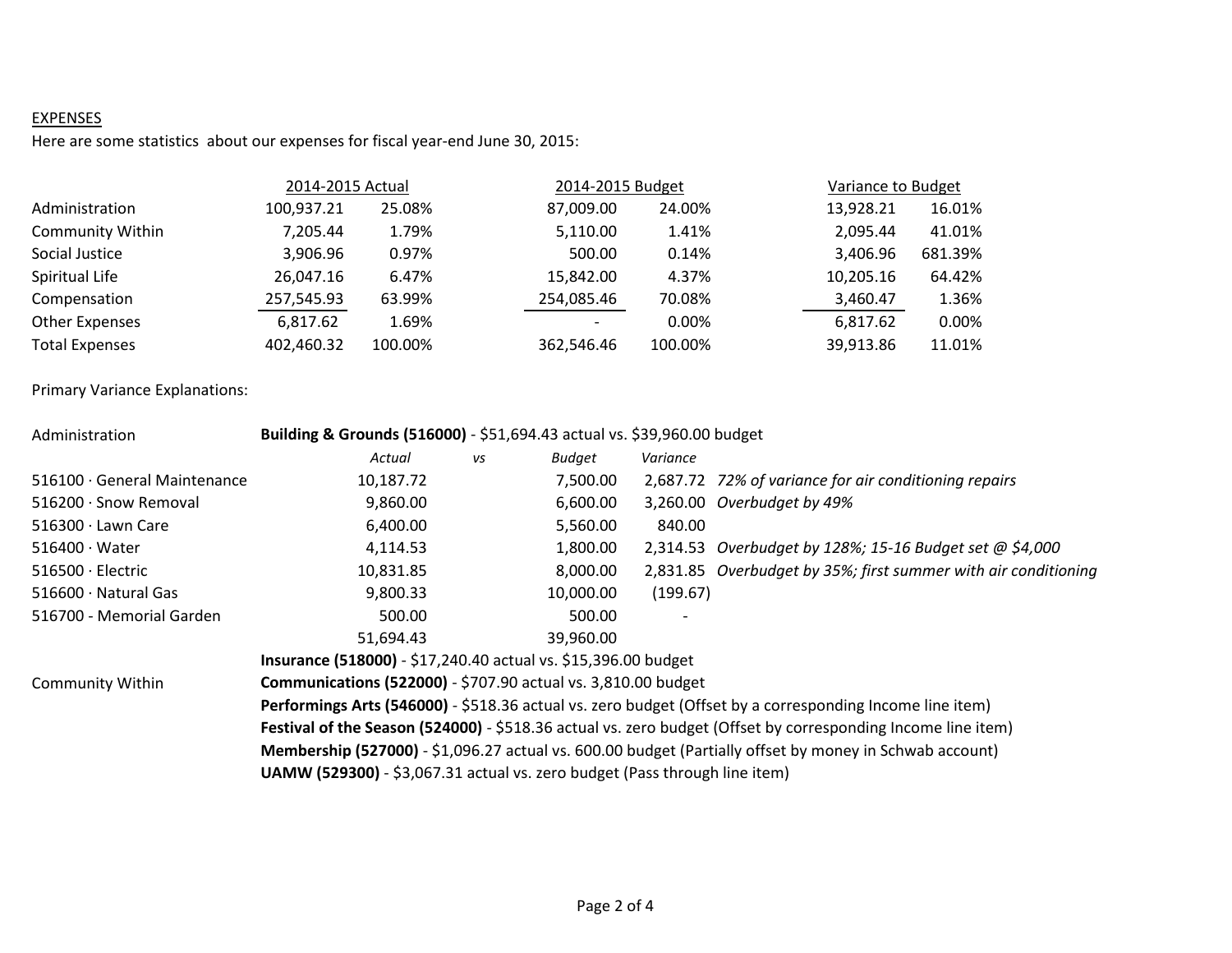#### Social Justice **SJ Collection Disbursements (533000)** - \$3,778.88 actual vs. zero budget (Pass through line item)

|                               | <b>FISCAL YEAR</b>                                                                          |    | \$ COLLECTED |          |                                                                                                                 |
|-------------------------------|---------------------------------------------------------------------------------------------|----|--------------|----------|-----------------------------------------------------------------------------------------------------------------|
|                               | 2014-2015                                                                                   |    |              |          | \$3,779 Smallest amount collected in the last five fiscal years                                                 |
|                               | 2013-2014                                                                                   |    | \$7,325      |          |                                                                                                                 |
|                               | 2012-2013                                                                                   |    | \$12,295     |          |                                                                                                                 |
|                               | 2011-2012                                                                                   |    | \$9,567      |          |                                                                                                                 |
|                               | 2010-2011                                                                                   |    | \$5,233      |          |                                                                                                                 |
| Spiritual Life                |                                                                                             |    |              |          | Adult Programs (541000) - \$14,192.09 actual vs. \$5,000.00 budget (Offset by a corresponding Income line item) |
|                               | Sleeping Out in Boxes (544806) - \$1,850.00 actual vs. zero budget (Pass through line item) |    |              |          |                                                                                                                 |
| Compensation                  | Business Manager (555000) - \$49,589.77 actual vs. \$45,973.82 budget                       |    |              |          |                                                                                                                 |
|                               | Actual                                                                                      | vs | Budget       | Variance |                                                                                                                 |
| 555100 · Salary/Wages         | 34,297.85                                                                                   |    | 31,740.00    |          | 2,557.85 \$500 error in budget amount; \$2k increase to 24 hrs in Feb '15                                       |
| 555200 · Pension              | 3,575.01                                                                                    |    | 3,174.00     |          | 401.01 Increase due to adjustment in salary as described above                                                  |
| 555300 · Insurance            | 6,897.66                                                                                    |    | 6,449.67     |          | 447.99 Budgeted amount reflects only 4% increase vs usual 10%                                                   |
| 555500 · FICA                 | 2,626.85                                                                                    |    | 2,428.11     |          | 198.74 Increase due to adjustment in salary as described above                                                  |
| 555700 - Health Reimbursement | 2,192.40                                                                                    |    | 2,182.04     | 10.36    |                                                                                                                 |
|                               | 49,589.77                                                                                   |    | 45,973.82    | 3,615.95 |                                                                                                                 |

## OVERALL

Our pledge collection results for FY 2014-2015 were negatively impacted by the lack of payment in full of a large pledge representing approximately 4% of the total pledges made. The amount of pledge payments received for FY 2014-2015, as a percentage of the total pledges made, falls short of the results seen in three of the last four fiscal years as follows:

| <b>FISCAL YEAR</b> | % COLLECTED | \$ COLLECTED |
|--------------------|-------------|--------------|
| 2014-2015          | 89.89%      | \$235,562    |
| 2013-2014          | 95.88%      | \$239,973    |
| 2012-2013          | 92.71%      | \$235,175    |
| 2011-2012          | 92.86%      | \$262,170    |
| 2010-2011          | 83.78%      | \$264,827    |

If we discounted the above referenced pledge collection result by the amount of the non payment (\$10,780) we would have collected 94% of the pledges made for FY 2014-2015 and the dollar amount of pledges payments yet to be received, as a percentage of the total pledges made would be 6%. These results are more in line with recent fiscal years.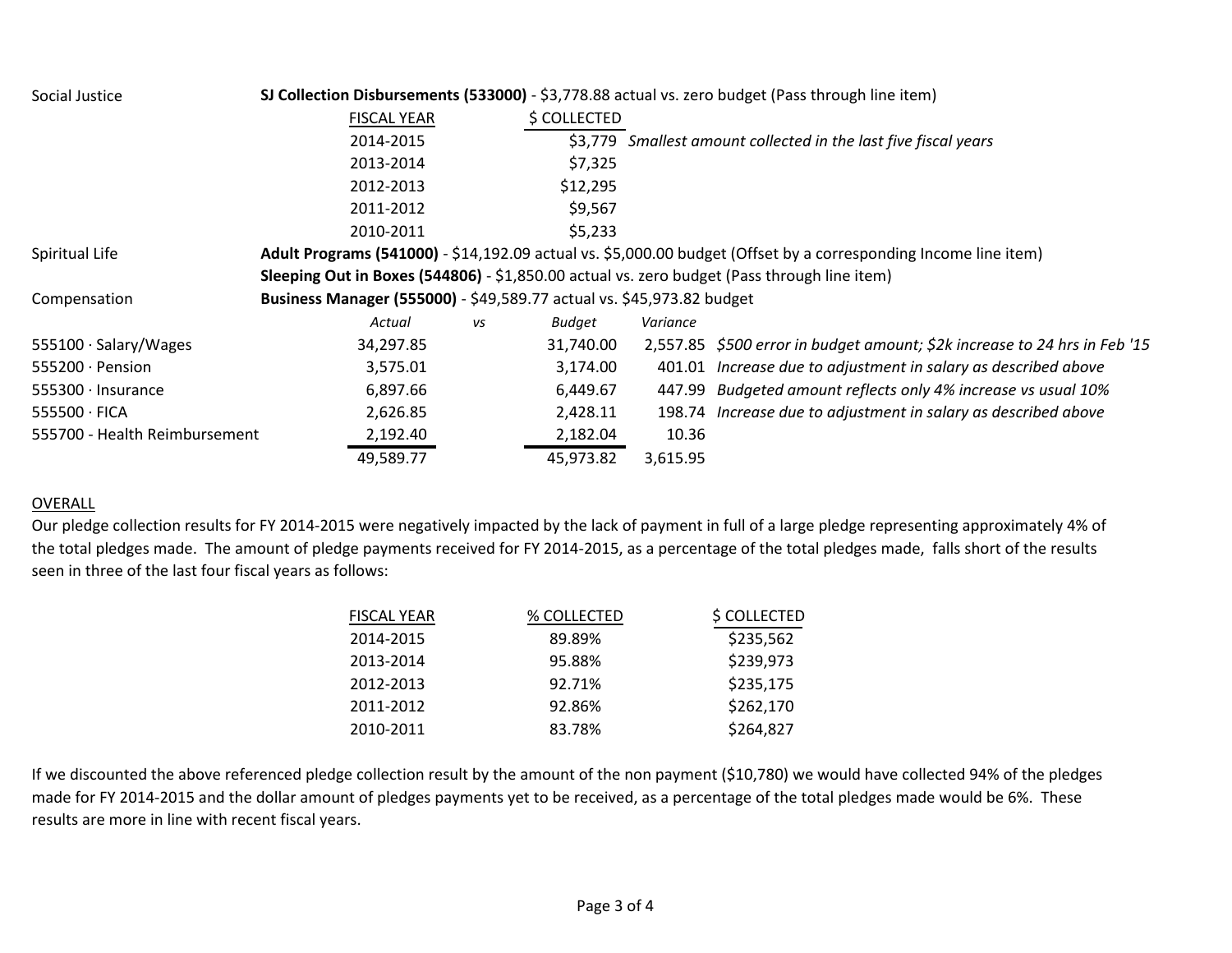Each fiscal year we utilize 95% of the pledges made as our budgeted amount for Current Fiscal Year Pledges (417100). What has enabled us to perform well against this budgeted amount each year are those folks that make contributions above their pledge amounts and those folks that make identifiable contributions, but did not make a pledge. As a percentage of the total dollar amount collected toward pledge income, this fiscal year's percentage is in line with results seen in recent fiscal years as follows:

| % COLLECTED | \$ COLLECTED |
|-------------|--------------|
| 4.11%       | \$10,099     |
| 3.27%       | \$8,101      |
| 5.01%       | \$12,414     |
| 4.65%       | \$12,788     |
| 3.73%       | \$10,258     |
|             |              |

The protocol for next firscal year (2015-2016), regarding the use of Carry Forward monies, will continue to be that monies from the oldest FY will be used first. As the Budget is reviewed during the fiscal year, rather than show a projected surplus, the amount of Prior Year Carry Forwards (414000) will be lowered. A projected deficit will still be noted as a deficit, with no addition to Prior Year Carry Forward (414000), unless mandated by the Finance Sub-Council and Board.

A preliminary review of the 2015-2016 Approved Budget can be found on the 15-16 Budget Review Tab. Adjustments have been made as follows:

**Matching Grant (412100)** - Budgeted amount lowered to \$14,024 which correspondends to the total being matched by Donor *The Donor was not willing to match funds raised for all Fundraising activities. Total amount raised during FY 14-15 was \$20,198. There were a greater number of fundraising activiteis this FY. The Auction contributed 40% of the total, Performing Arts contributed 15 % of the total.* **Prior Year Carry Over (414000)** - Reflects an amount (higher than budgeted) using the protocol described above to 'balance the budget'. *The lowering of the Matching Grant described above and the lowering of the Prior FY Pledge described below result in this number's increase.* **Prior Fiscal Year Pledge (417200)** - Reflects \$3,800.00 derived from Pledge vs. Giving Tab. **Clara Barton District Dues (512001)** - Budgeted amount based on \$24 per member, actual is \$22. **UUA Fair Share (512002)** - Budgeted amount based on \$62 per member, actual is \$60. The following Expense line items were adjusted based on recent history or known pricing changes: Computer Maintenance Agreement (517103).

These alterations(reflected in yellow on the 15-16 Budget Review Tab) result in a projected surplus for fiscal year 2014-2015 of \$1.89.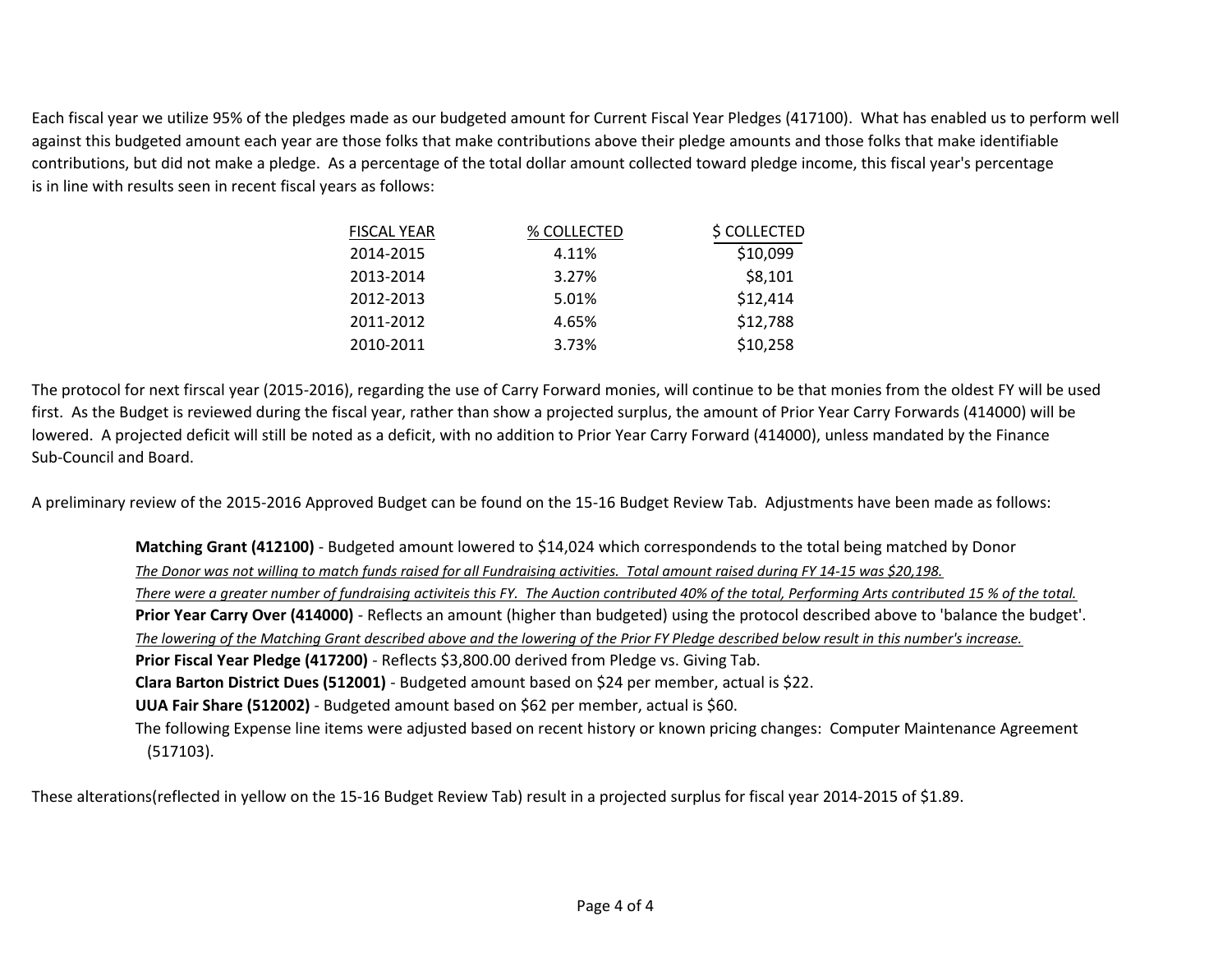|                                         | <b>Yr-End Actual</b> | Approved Budget | <b>Budget Review</b> | <b>Yr-End Actual</b> |
|-----------------------------------------|----------------------|-----------------|----------------------|----------------------|
|                                         | 06.30.2014           | 2014-2015       | 05.31.2015           | 06.30.2015           |
| <b>Ordinary Income/Expense</b>          |                      |                 |                      |                      |
| <b>Income</b>                           |                      |                 |                      |                      |
| 410000 · Administration                 |                      |                 |                      |                      |
| 411000 · Endowment                      |                      |                 |                      |                      |
| 411200 · Operations                     |                      |                 |                      |                      |
| 411201 - Monthly Distribution           | 45,000.00            |                 | 41,364.12            | 41,340.00            |
| 411202 - Loan Repay UUMSB - Principal   |                      |                 | 1,666.21             | 1,666.21             |
| 411203 - Loan Repay UUMSB - Interest    |                      |                 | 1,969.67             | 1,969.67             |
| 411204 - Special Endowment Funds Income | 152.00               |                 |                      |                      |
| <b>Total 411200 - Operations</b>        | 45,152.00            | 45,000.00       | 45,000.00            | 44,975.88            |
| Total 411000 · Endowment                | 45,152.00            | 45,000.00       | 45,000.00            | 44,975.88            |
| 412000 - Fundraising                    | 2,501.16             | 10,000.00       | 15,200.00            | 15,555.11            |
| 412100 - Matching Grant                 | 10,842.00            | 10,000.00       | 10,369.82            | 10,369.82            |
| 413000 · Holiday Letter                 | 2,125.00             |                 |                      |                      |
| 414000 - Prior Years' Carry Over        | 12,500.46            | 19,250.00       | 19,250.00            | 16,904.94            |
| 415000 - Memorial Contributions         | 450.00               |                 |                      |                      |
| 416000 · Rental Contributions           | 14,216.00            | 14,000.00       | 11,300.00            | 12,348.00            |
| 417000 · Stewardship                    |                      |                 |                      |                      |
| 417100 · Current Fiscal Year Pledge     | 246,313.08           | 247,000.00      | 240,317.90           | 244,829.39           |
| 417200 · Prior Fiscal Year Pledge       | 7,195.00             | 6,000.00        | 5,928.45             | 5,928.45             |
| 417300 - Prepaid Pledges                |                      |                 |                      |                      |
| Total 417000 · Stewardship              | 253,508.08           | 253,000.00      | 246,246.35           | 250,757.84           |
| 418000 · Sunday Contributions           | 4,734.85             | 4,400.00        | 7,500.00             | 7,822.69             |
| 419000 · Minister's Discretionary Fund  | 600.00               |                 | 1,003.87             | 1,103.87             |
| Total 410000 · Administration           | 346,629.55           | 355,650.00      | 355,870.04           | 359,838.15           |
| 420000 · Community Within               |                      |                 |                      |                      |
| 421000 · Festival of the Season         | 1,100.00             |                 | 1,171.00             | 1,171.00             |
| 422000 - Used Book Sales                | 371.69               |                 | 303.15               | 339.50               |
| 423000 · Performing Arts                | 10,745.00            |                 | 3,400.00             | 3,732.10             |
| 424000 · Caring Network                 |                      |                 |                      |                      |
| 424100 - Memorial Receptions            | 500.00               |                 | 917.30               | 917.30               |
| 426000 - Circle of Caring               |                      |                 |                      |                      |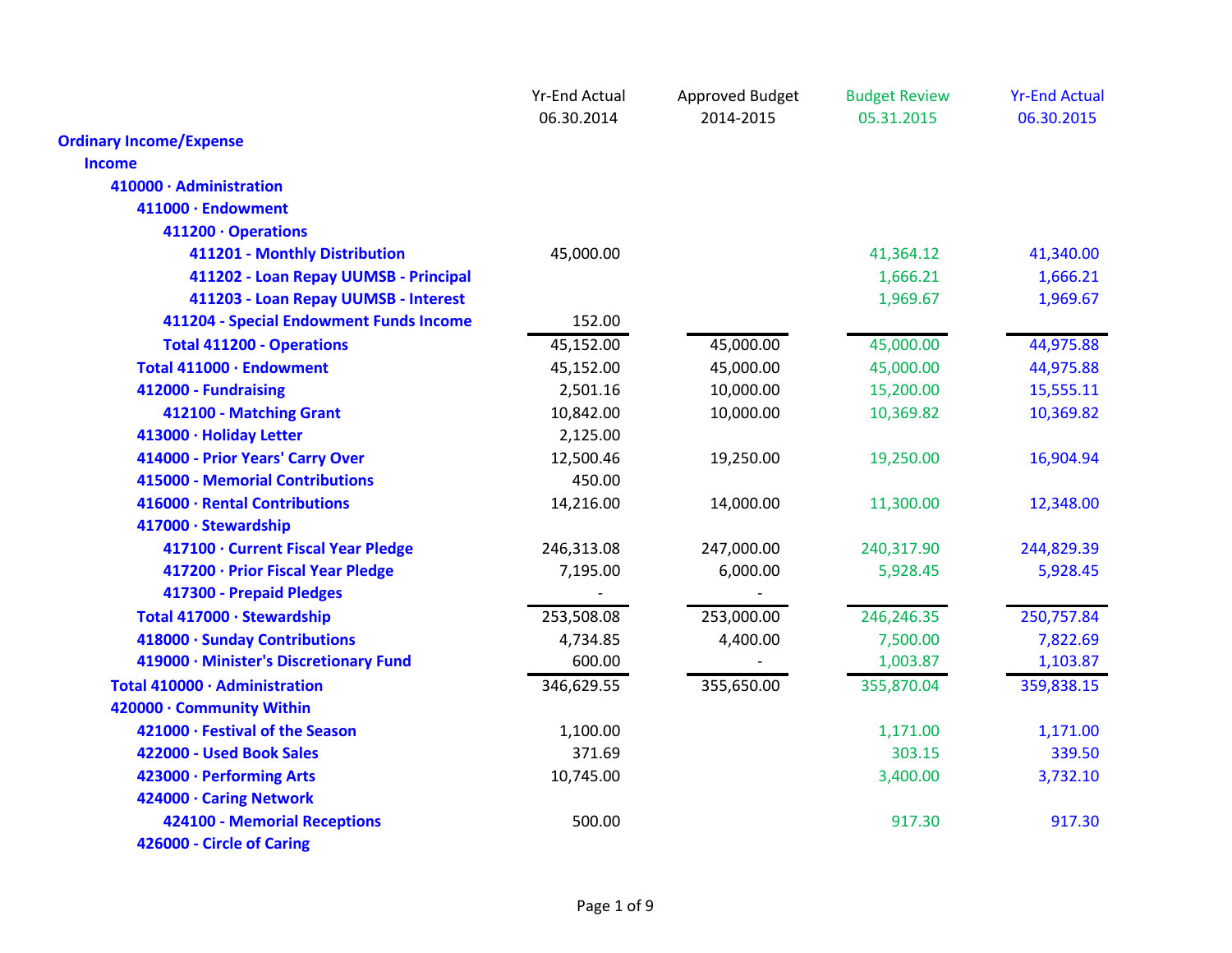|                                               | <b>Yr-End Actual</b> | Approved Budget | <b>Budget Review</b> | <b>Yr-End Actual</b> |
|-----------------------------------------------|----------------------|-----------------|----------------------|----------------------|
|                                               | 06.30.2014           | 2014-2015       | 05.31.2015           | 06.30.2015           |
| 427000 - Membership                           | 24.00                |                 | 41.77                | 41.77                |
| 427100 - Membership Initiative                | 409.15               | 1,600.00        | 1,100.00             | 1,039.60             |
| 428001 - Fellowship Hour Donations            |                      |                 | 134.04               | 179.57               |
| 429000 · UAMW                                 | 1,965.00             |                 | 3,036.46             | 3,067.31             |
| Total 420000 · Community Within               | 15,114.84            | 1,600.00        | 10,103.72            | 10,488.15            |
| 430000 · Social Justice                       |                      |                 |                      |                      |
| 431000 · SJ Sunday Collections                | 7,325.28             |                 | 3,458.88             | 3,778.88             |
| 432000 · Coffee Ministry                      |                      |                 |                      |                      |
| 434500 - Interweave                           |                      |                 |                      |                      |
| 434000 · SJ Miscellaneous Income              |                      |                 | 100.00               | 100.00               |
| 434800 - Green Sanctuary                      | 1,276.50             |                 | 1,058.00             | 1,058.00             |
| Total 430000 · Social Justice                 | 8,601.78             |                 | 4,616.88             | 4,936.88             |
| 440000 · Spiritual Life                       |                      |                 |                      |                      |
| 441000 · Annual Retreat                       |                      |                 |                      |                      |
| 442000 · Adult Programs                       | 9,362.03             | 5,000.00        | 14,671.95            | 16,422.95            |
| 443000 · Flower Contributions                 | 60.00                |                 |                      |                      |
| 445000 · Music Sunday Contributions           |                      |                 |                      |                      |
| 447000 · Religious Education                  |                      |                 |                      |                      |
| 447100 · Soup Making                          | 845.44               | 300.00          | 559.80               | 418.30               |
| 447200 · Guest at Your Table                  |                      |                 | 170.00               | 170.00               |
| 447300 - Sleeping Out in Boxes                | 1,230.48             |                 | 1,850.00             | 1,850.00             |
| 447500 · Ski Trip                             |                      |                 |                      |                      |
| <b>447600 - UNICEF</b>                        |                      |                 |                      |                      |
| Total 447000 · Religious Education            | 2,075.92             | 300.00          | 2,579.80             | 2,438.30             |
| 448000 · Miscellaneous - Spiritual Life       |                      |                 |                      |                      |
| 448100 · Recording Donations                  | 14.00                |                 | 34.00                | 34.00                |
| 448200 - Hymnal Donations                     | 280.00               |                 | 627.00               | 655.00               |
| 448300 · Volunteer Recognition                |                      |                 |                      |                      |
| 448000 - Miscellaneous                        |                      |                 |                      |                      |
| 449000 - Music Program Fundraising            | 1,619.89             |                 | 50.00                |                      |
| Total 448000 · Miscellaneous - Spiritual Life | 1,913.89             |                 | 711.00               | 689.00               |
| Total 440000 · Spiritual Life                 | 13,411.84            | 5,300.00        | 17,962.75            | 19,550.25            |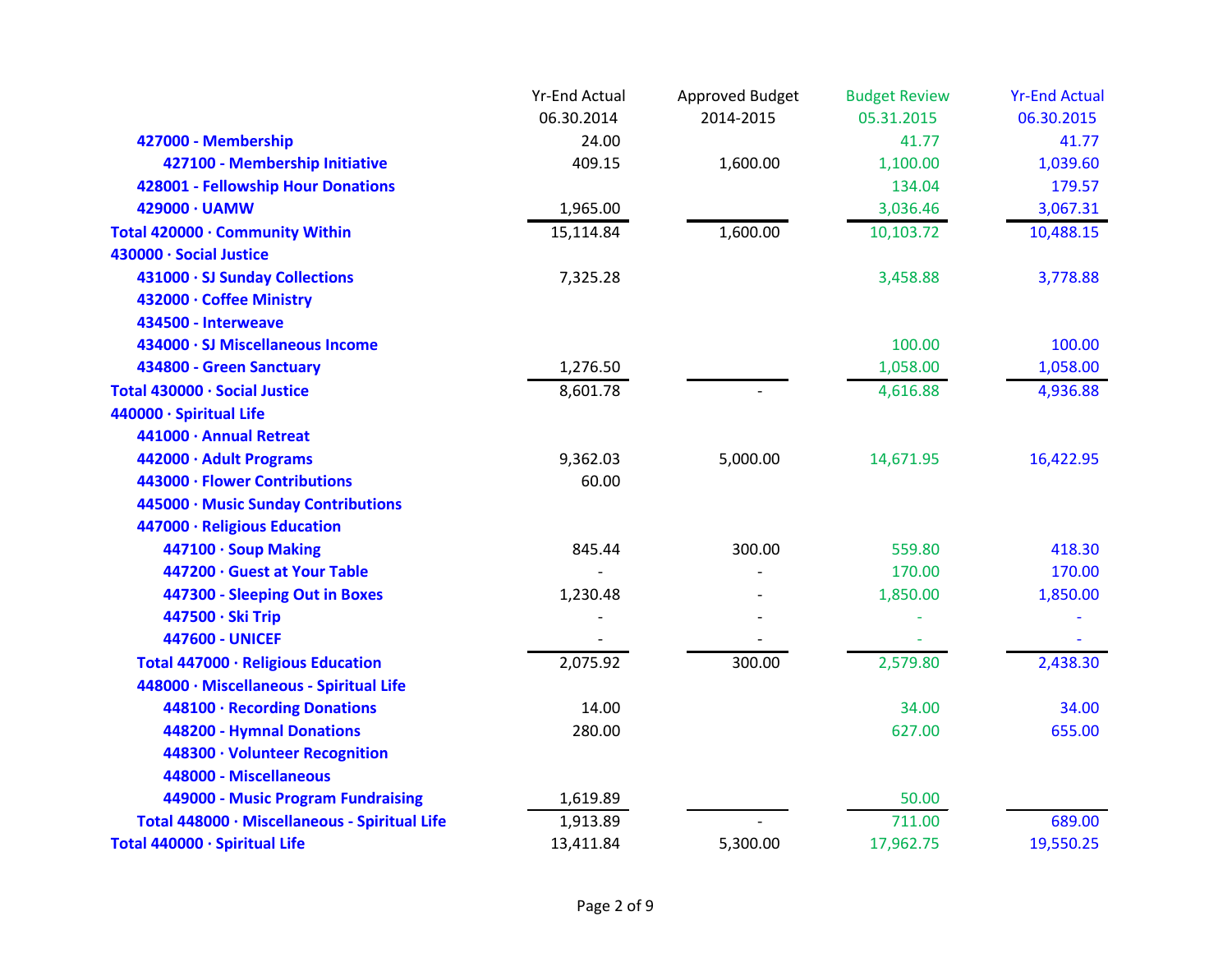|                                        | <b>Yr-End Actual</b> | Approved Budget | <b>Budget Review</b> | <b>Yr-End Actual</b> |
|----------------------------------------|----------------------|-----------------|----------------------|----------------------|
|                                        | 06.30.2014           | 2014-2015       | 05.31.2015           | 06.30.2015           |
| 450000 - Other Income                  | 1,126.77             |                 | 660.46               | 829.26               |
| 451000 - Search Income                 | 14,724.33            |                 |                      |                      |
| 452000 - RE Support                    | 3,130.00             |                 |                      |                      |
| 453000 - Installation Support          |                      |                 | 6,992.67             | 6,817.62             |
| <b>Total 450000 - Other Income</b>     | 18,981.10            |                 | 7,653.13             | 7,646.88             |
| <b>Total Income</b>                    | 402,739.11           | 362,550.00      | 396,206.52           | 402,460.31           |
| <b>Expense</b>                         |                      |                 |                      |                      |
| 510000 · Administration Expenses       |                      |                 |                      |                      |
| 512000 · UUA & District Payments       |                      |                 |                      |                      |
| 512001 · Clara Barton District         | 3,652.00             | 3,770.00        | 3,190.00             | 3,190.00             |
| 512002 · UUA Fair Share                | 9,960.00             | 8,990.00        | 8,700.00             | 8,700.00             |
| Total 512000 · UUA & District Payments | 13,612.00            | 12,760.00       | 11,890.00            | 11,890.00            |
| 515000 · Stewardship                   |                      |                 |                      |                      |
| 515100 · Annual Canvass                | 106.53               | 500.00          | 500.00               | 138.84               |
| 515200 · Credit Card Expense           | 775.46               | 700.00          | 925.00               | 998.83               |
| Total 528000 · Stewardship             | 881.99               | 1,200.00        | 1,425.00             | 1,137.67             |
| 516000 · Building & Grounds            |                      |                 |                      |                      |
| 516100 · General Maintenance           | 7,726.60             | 7,500.00        | 11,500.00            | 10,187.72            |
| 516200 · Snow Removal                  | 8,710.00             | 6,600.00        | 9,860.00             | 9,860.00             |
| 516300 · Lawn Care                     | 5,400.00             | 5,560.00        | 5,800.00             | 6,400.00             |
| $516400 \cdot Water$                   | 2,964.65             | 1,800.00        | 4,114.53             | 4,114.53             |
| 516500 · Electric                      | 9,587.88             | 8,000.00        | 10,831.85            | 10,831.85            |
| 516600 · Natural Gas                   | 11,781.38            | 10,000.00       | 9,800.33             | 9,800.33             |
| 516700 - Memorial Garden               | 336.96               | 500.00          | 500.00               | 500.00               |
| Total 516000 · Building & Grounds      | 46,507.47            | 39,960.00       | 52,406.71            | 51,694.43            |
| 517000 · Office                        |                      |                 |                      |                      |
| 517100 · Equipment                     |                      |                 |                      |                      |
| 517101 - Equipment Purchases           | 1,500.00             | 1,500.00        | 1,058.84             | 1,058.84             |
| 517102 · Equipment Rental              | 6,576.00             | 6,800.00        | 6,800.00             | 6,576.00             |
| 517103 - Computer Maint. Agreement     | 1,188.00             | 1,188.00        | 1,188.00             | 1,188.00             |
| Total 517100 · Equipment               | 9,264.00             | 9,488.00        | 9,046.84             | 8,822.84             |
| 517200 · Security                      |                      |                 | 15.00                | 15.00                |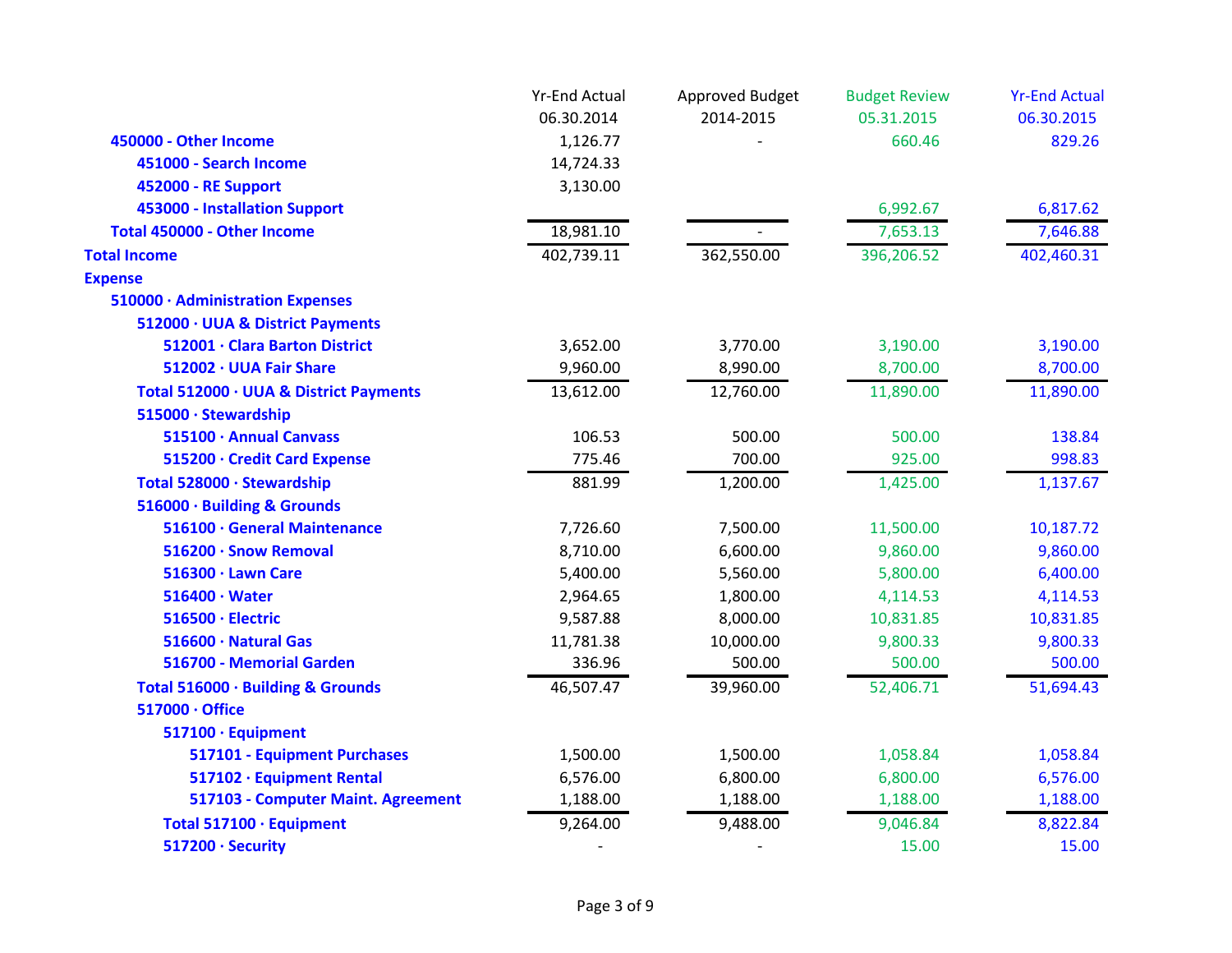|                                        | <b>Yr-End Actual</b> | <b>Approved Budget</b> | <b>Budget Review</b> | <b>Yr-End Actual</b> |
|----------------------------------------|----------------------|------------------------|----------------------|----------------------|
|                                        | 06.30.2014           | 2014-2015              | 05.31.2015           | 06.30.2015           |
| <b>517300 - Printing</b>               | 529.44               | 525.00                 | 821.90               | 781.90               |
| 517400 · Postage                       | 644.40               | 1,000.00               | 600.00               | 672.62               |
| 517500 · Telephone                     | 3,144.09             | 2,400.00               | 2,568.40             | 2,568.40             |
| 517600 · Dues and Subscriptions        | 842.46               | 700.00                 | 1,009.88             | 1,102.33             |
| 517700 · Office Supplies               | 2,167.25             | 2,100.00               | 2,500.00             | 2,834.83             |
| 517800 · Service Contracts             |                      | 360.00                 |                      |                      |
| 517900 · Service Charges               |                      |                        |                      |                      |
| 517910 - Bank                          | 55.00                |                        | 116.13               | 116.13               |
| 517920 · Credit Card Expense           | 921.41               | 700.00                 | 400.00               | 351.25               |
| 517930 - Payroll Expense               | 459.38               | 420.00                 | 600.00               | 560.88               |
| 517940 - Miscellaneous                 |                      |                        | 4.66                 | 4.66                 |
| Total 517900 · Service Charges         | 1,435.79             | 1,120.00               | 1,120.79             | 1,032.92             |
| Total 517000 · Office                  | 18,027.43            | 17,693.00              | 17,682.81            | 17,830.84            |
| 518000 · Insurance                     |                      |                        |                      |                      |
| 518100 · Workers' Compensation         | 2,452.50             | 2,318.00               | 2,318.00             | 2,679.75             |
| 518200 · Liability Insurance           | 9,250.87             | 12,378.00              | 13,860.65            | 13,860.65            |
| 518300 · Umbrella                      | 700.00               | 700.00                 | 700.00               | 700.00               |
| Total 518000 · Insurance               | 12,403.37            | 15,396.00              | 16,878.65            | 17,240.40            |
| 519000 · Administration - Other        |                      |                        |                      |                      |
| 519200 · Rental Expense                | 100.00               |                        | 65.00                | 40.00                |
| 519300 · General Assembly Expense      |                      |                        |                      |                      |
| 519400 · Minister Discretionary Fund   | 600.00               |                        | 1,003.87             | 1,103.87             |
| 519500 - Board Expense                 |                      |                        |                      |                      |
| Total 519000 · Administration - Other  | 700.00               |                        | 1,068.87             | 1,143.87             |
| Total 510000 · Administration Expenses | 92,132.26            | 87,009.00              | 101,352.04           | 100,937.21           |
| 520000 · Community Within Expenses     |                      |                        |                      |                      |
| 521000 · Caring Network                |                      | 100.00                 |                      |                      |
| 522000 · Communications                |                      |                        |                      |                      |
| 522100 - Hard Copy Mailings            |                      | 1,500.00               |                      |                      |
| 522200 · Telephone Advertisement       |                      |                        |                      |                      |
| 522300 - Web Page                      | 443.44               | 810.00                 | 810.00               | 515.90               |
| 522400 · External Marketing            | 385.00               | 1,000.00               | 750.00               | 192.00               |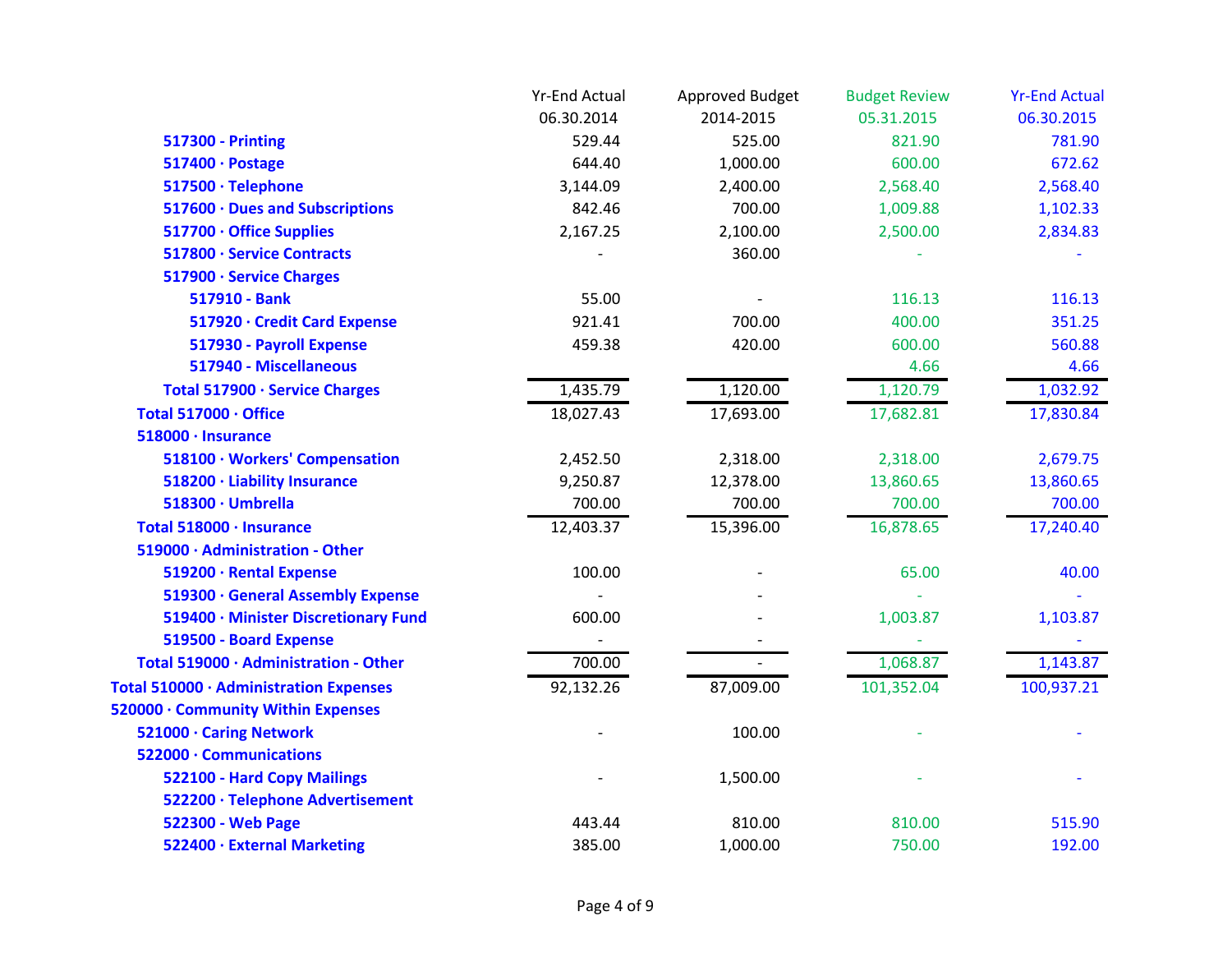|                                          | <b>Yr-End Actual</b> | Approved Budget | <b>Budget Review</b> | <b>Yr-End Actual</b> |
|------------------------------------------|----------------------|-----------------|----------------------|----------------------|
|                                          | 06.30.2014           | 2014-2015       | 05.31.2015           | 06.30.2015           |
| 522500 · Software Upgrades               |                      | 500.00          |                      |                      |
| Total 522000 · Communications            | 828.44               | 3,810.00        | 1,560.00             | 707.90               |
| 523000 - Performing Arts                 | 4,830.00             |                 | 594.50               | 594.50               |
| 523100 - Credit Card Expense             | 71.74                |                 | 0.73                 | 2.96                 |
| <b>Total 523000 - Performing Arts</b>    | 4,901.74             |                 | 595.23               | 597.46               |
| 524000 · Festival of the Season          | 450.00               |                 | 377.26               | 518.36               |
| 527000 · Membership                      |                      |                 |                      |                      |
| 527000 - Membership                      | 137.77               |                 | 56.67                | 56.67                |
| 527100 - Membership Initiative           | 409.15               | 600.00          | 350.00               | 1,039.60             |
| Total 527000 - Membership                | 546.92               | 600.00          | 406.67               | 1,096.27             |
| 529000 · Community Within - Other        |                      |                 |                      |                      |
| 529200 - Lay Listeners                   |                      |                 |                      |                      |
| 529300 · UAMW                            | 1,965.00             |                 | 3,036.46             | 3,067.31             |
| 529400 - Circle of Caring                |                      |                 |                      |                      |
| 529500 · Memorial Receptions             | 380.86               |                 | 768.88               | 768.88               |
| 529600 - Fellowship Hour Supplies        | 600.38               | 600.00          | 450.00               | 449.26               |
| Total 529000 · Community Within - Other  | 2,946.24             | 600.00          | 4,255.34             | 4,285.45             |
| Total 520000 · Community Within Expenses | 9,673.34             | 5,110.00        | 7,194.50             | 7,205.44             |
| 530000 · Social Justice Expenses         |                      |                 |                      |                      |
| 531000 · Info & Advocacy Sub-Council     | 400.00               | 100.00          | 35.00                | 35.00                |
| 532000 - Miscellaneous                   |                      |                 |                      |                      |
| 533000 · SJ Collection Disbursements     | 7,325.28             |                 | 3,458.88             | 3,778.88             |
| 534000 · Interweave                      |                      | 100.00          |                      |                      |
| 535000 - Coffee Ministry                 |                      |                 |                      |                      |
| 537000 · Equual Access                   |                      | 100.00          |                      |                      |
| 538000 · Green Sanctuary                 | 230.00               | 100.00          | 93.08                | 93.08                |
| 539000 - Noah Webster Partnership        |                      | 100.00          |                      |                      |
| Total 530000 · Social Justice Expenses   | 7,955.28             | 500.00          | 3,586.96             | 3,906.96             |
| 540000 · Spiritual Life Expenses         |                      |                 |                      |                      |
| 541000 · Adult Programs                  |                      |                 |                      |                      |
| 541100 · Administrative Expenses         | 2,110.40             |                 | 1,765.31             | 1,995.58             |
| 541200 · Compensation                    | 6,072.00             |                 | 9,085.00             | 12,179.00            |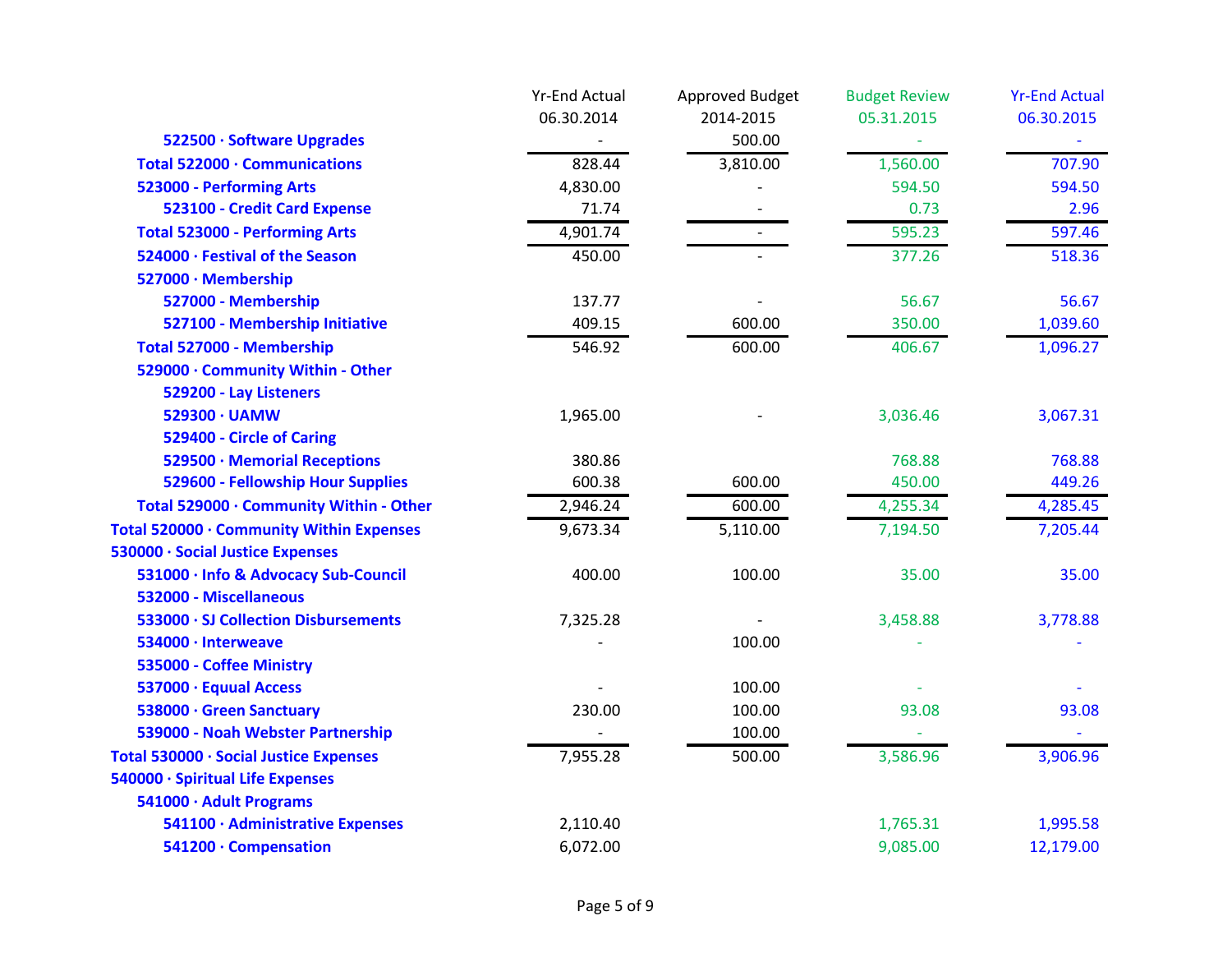|                                            | <b>Yr-End Actual</b> | Approved Budget | <b>Budget Review</b> | <b>Yr-End Actual</b> |
|--------------------------------------------|----------------------|-----------------|----------------------|----------------------|
|                                            | 06.30.2014           | 2014-2015       | 05.31.2015           | 06.30.2015           |
| 541300 · Credit Card Expense               | 5.25                 |                 | 17.51                | 17.51                |
| Total 541000 · Adult Programs              | 8,187.65             | 5,000.00        | 10,867.82            | 14,192.09            |
| 542000 · Annual Retreat                    |                      |                 |                      |                      |
| 543000 · Music                             |                      |                 |                      |                      |
| 543200 · Guest Musicians                   | 6,750.00             | 3,000.00        | 3,033.99             | 3,033.99             |
| 543201 - Substitute Keyboardists           |                      | 600.00          | 250.00               | 250.00               |
| 543300 · Sheet Music                       | 129.89               |                 | 174.19               | 174.19               |
| 543400 · Instrument Maintenance            |                      |                 |                      |                      |
| 543401 · Organ                             | 1,072.00             | 1,072.00        | 1,372.00             | 1,372.00             |
| 543402 · Piano                             | 570.00               | 580.00          | 270.00               | 270.00               |
| Total 543400 · Instrument Maintenance      | 1,642.00             | 1,652.00        | 1,642.00             | 1,642.00             |
| Total 543000 · Music                       | 8,521.89             | 5,252.00        | 5,100.18             | 5,100.18             |
| 544000 - Religious Education               |                      |                 |                      |                      |
| 544200 · Supplies                          | 341.01               | 600.00          | 450.00               | 394.09               |
| 544300 - Guest at Your Table               |                      |                 | 170.00               | 170.00               |
| <b>544400 - UNICEF</b>                     |                      |                 |                      |                      |
| 544500 · Ski Trip                          | 360.29               |                 |                      |                      |
| 544700 · Curriculum                        | 94.02                | 600.00          | 200.00               | 253.90               |
| 544800 · Religious Education - Other       |                      |                 |                      |                      |
| $544802 \cdot$ Training                    | 54.08                | 300.00          | 150.00               | 92.53                |
| 544803 · RE Staff Recruitment              |                      | 100.00          |                      |                      |
| 544804 · RE Staff Security Checks          | 31.20                | 40.00           | 15.60                | 15.60                |
| 544805 · RE Classroom Refurbishment        | 95.47                | 100.00          |                      |                      |
| 544806 - Sleeping Out In Boxes             | 1,230.48             |                 | 1,850.00             | 1,850.00             |
| Total 544800 · Religious Education - Other | 1,411.23             | 540.00          | 2,015.60             | 1,958.13             |
| Total 544000 · Religious Education         | 2,206.55             | 1,740.00        | 2,835.60             | 2,776.12             |
| 545000 · Worship                           |                      |                 |                      |                      |
| 545100 · Guest Speakers                    | 1,224.12             | 2,000.00        | 1,650.00             | 1,650.00             |
| 545200 · Flowers & Candles                 | 272.30               | 500.00          | 500.00               | 323.76               |
| 545201 - Hymnals                           | 128.00               |                 | 546.00               | 655.00               |
| 545300 · Recording Expense                 |                      |                 |                      |                      |
| 545400 - Summer Music                      |                      | 1,350.00        | 1,350.00             | 1,350.00             |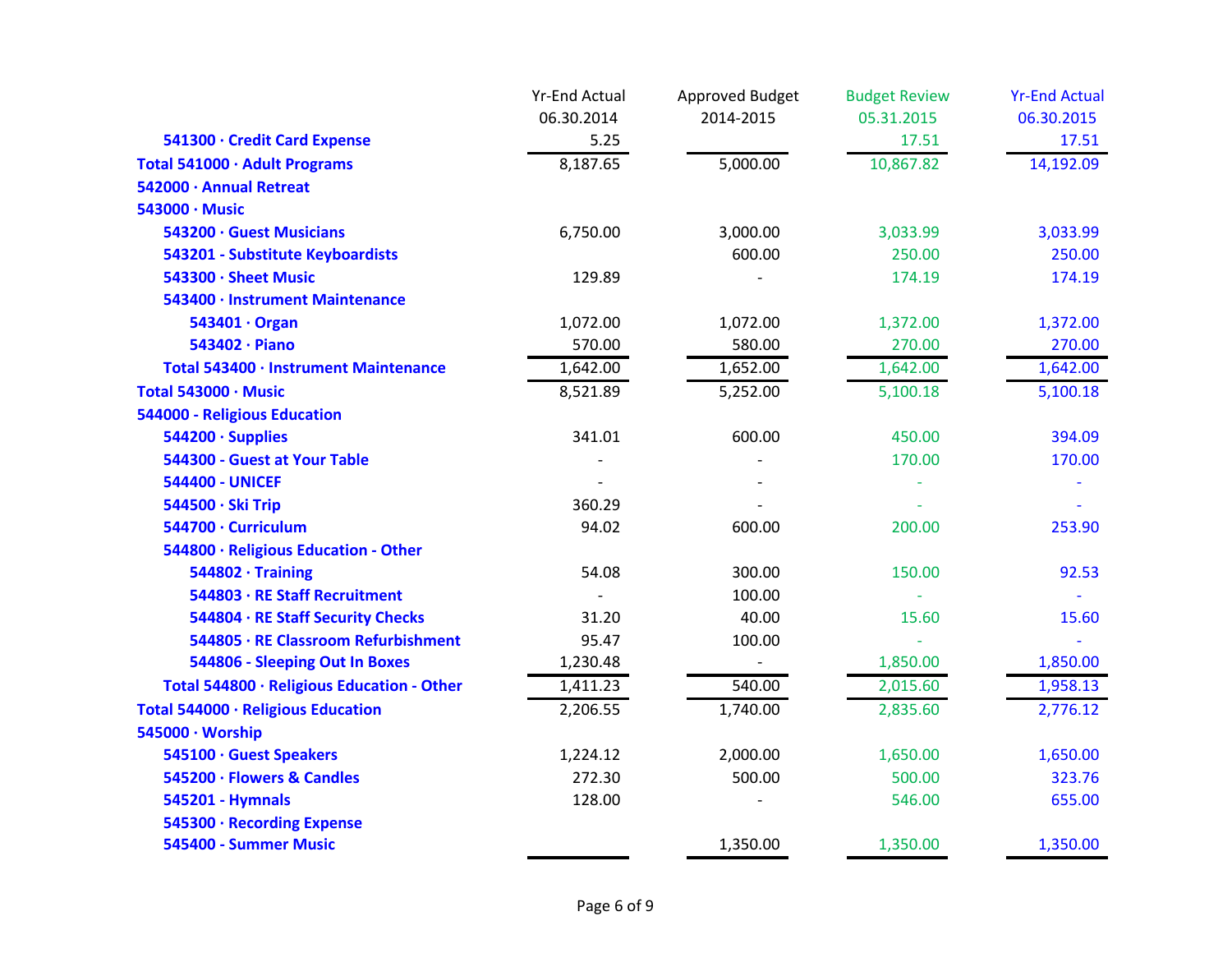|                                                | <b>Yr-End Actual</b> | Approved Budget | <b>Budget Review</b> | <b>Yr-End Actual</b> |
|------------------------------------------------|----------------------|-----------------|----------------------|----------------------|
|                                                | 06.30.2014           | 2014-2015       | 05.31.2015           | 06.30.2015           |
| Total 545000 · Worship                         | 1,624.42             | 3,850.00        | 4,046.00             | 3,978.76             |
| <b>Spiritual Life Other</b>                    |                      |                 |                      |                      |
| Total 540000 · Spiritual Life Expenses         | 20,540.51            | 15,842.00       | 22,849.60            | 26,047.15            |
| 550000 · Compensation                          |                      |                 |                      |                      |
| $551000 \cdot DRE$                             |                      |                 |                      |                      |
| 551100 · Salary/Wages                          | 14,040.00            | 16,848.00       | 16,848.00            | 16,848.00            |
| <b>Consultant</b>                              |                      |                 |                      |                      |
| 551200 · Pension                               |                      |                 |                      |                      |
| 551300 · Insurance                             |                      |                 |                      |                      |
| 551400 · Professional Development              |                      | 500.00          | 500.00               | 175.00               |
| 551500 · FICA                                  | 1,074.06             | 1,288.87        | 1,288.87             | 1,288.88             |
| 551700 - Health Reimbursement                  |                      |                 |                      |                      |
| <b>Total 551000 · DRE</b>                      | 15,114.06            | 18,636.87       | 18,636.87            | 18,311.88            |
| 552000 · Minister                              |                      |                 |                      |                      |
| 552100 · Salary/Wages                          |                      |                 | 63,800.00            | 63,800.00            |
| 552200 · Pension                               | 1,450.00             |                 | 7,700.00             | 7,700.00             |
| 552300 · Insurance                             | 17,726.67            |                 | 12,553.50            | 12,553.50            |
| 552400 · Professional Development              | 13,693.65            |                 | 1,753.01             | 1,753.01             |
| 552402 - Prof Dev. Cathy                       |                      |                 |                      | 4,287.18             |
| 552403 - Prof Dev. Heather                     |                      |                 |                      | 6,643.66             |
| <b>Total 552400 - Professional Development</b> |                      |                 | 10,780.00            | 12,683.85            |
| 552500 · FICA                                  |                      |                 | 5,890.50             | 5,890.50             |
| 552600 · Housing Allowance                     | 29,100.00            |                 | 15,625.00            | 15,625.00            |
| 552700 - Health Reimbursement                  |                      |                 |                      |                      |
| <b>522800 - Per Diem Living Expenses</b>       | 59,369.40            |                 | 4,947.45             | 4,947.45             |
| Total 552000 · Minister                        | 121,339.72           | 122,332.00      | 123,049.46           | 123,200.30           |
| 553000 · Building Staff                        |                      |                 |                      |                      |
| 553100 · Salary/Wages                          |                      |                 |                      |                      |
| 553101 · Sunday Sexton                         | 2,262.50             | 2,860.00        | 2,860.00             | 2,907.50             |
| 553102 · Custodian                             | 4,275.00             | 4,000.00        | 4,000.00             | 3,857.50             |
| 553103 · Sexton                                | 14,355.00            | 16,380.00       | 16,380.00            | 16,632.00            |
| 553104 · Evening Attendant                     |                      |                 |                      |                      |
|                                                |                      |                 |                      |                      |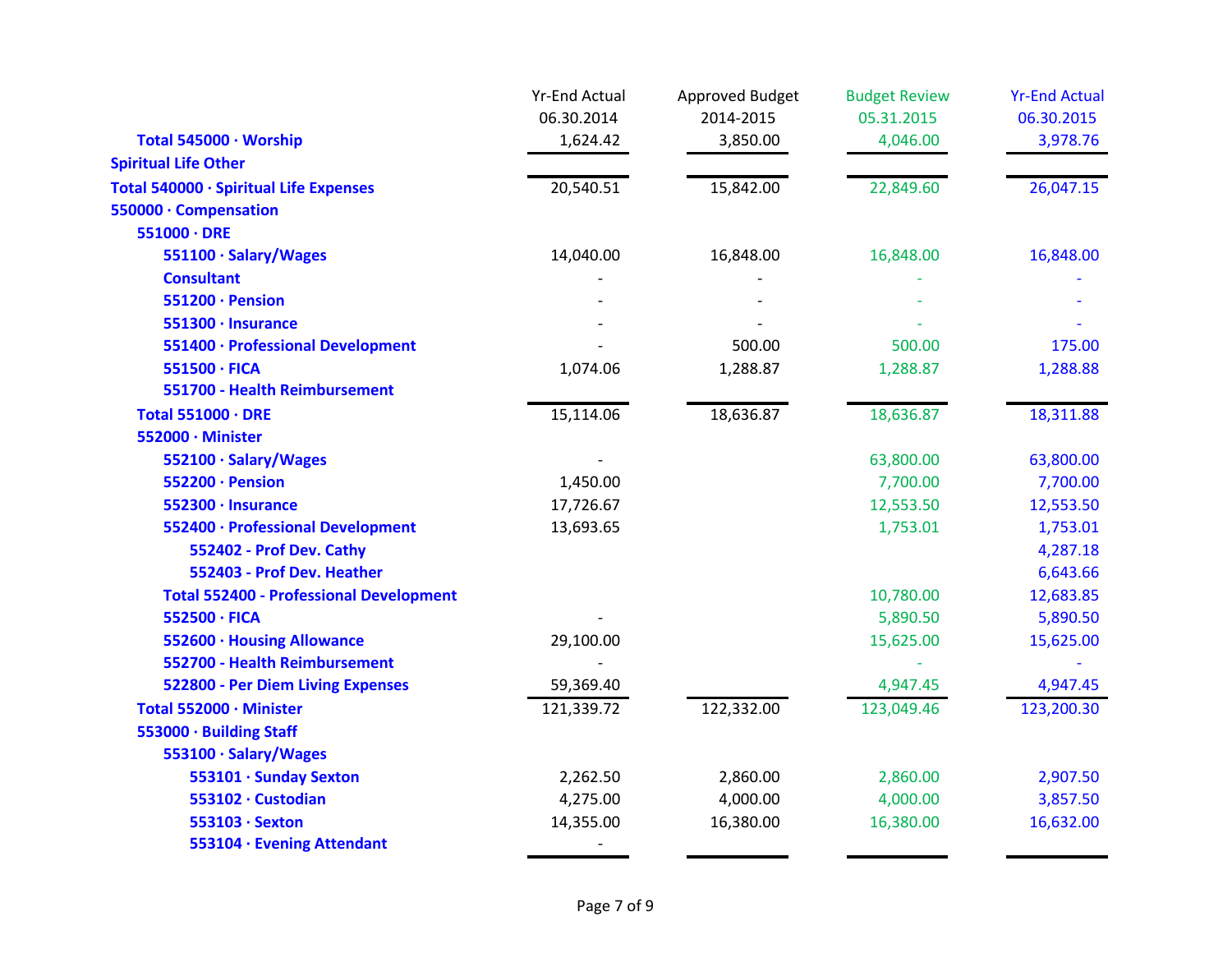|                                         | <b>Yr-End Actual</b> | Approved Budget | <b>Budget Review</b> | <b>Yr-End Actual</b> |
|-----------------------------------------|----------------------|-----------------|----------------------|----------------------|
|                                         | 06.30.2014           | 2014-2015       | 05.31.2015           | 06.30.2015           |
| Total 553100 · Salary/Wages             | 20,892.50            | 23,240.00       | 23,240.00            | 23,397.00            |
| 553500 · FICA                           | 1,620.88             | 1,777.86        | 1,777.86             | 1,827.71             |
| Total 553000 · Building Staff           | 22,513.38            | 25,017.86       | 25,017.86            | 25,224.71            |
| 554000 · Music Staff                    |                      |                 |                      |                      |
| 554100 · Salary/Wages                   |                      |                 |                      |                      |
| 554101 · Music Director                 | 18,271.52            | 18,765.00       | 18,765.00            | 19,957.34            |
| 554102 · Associate Music Director       |                      |                 |                      |                      |
| 554103 · RE Music Director              |                      |                 |                      |                      |
| 554104 · Section Leads                  |                      |                 |                      |                      |
| 554105 - Cantor                         |                      |                 |                      |                      |
| 554106 - Professional Development       | 500.00               | 500.00          | 500.00               | 603.29               |
| Total 554100 · Salary/Wages             | 18,771.52            | 19,265.00       | 19,265.00            | 20,560.63            |
| 554500 · FICA                           | 1,325.10             | 1,435.52        | 1,435.52             | 1,316.47             |
| Total 554000 · Music Staff              | 20,096.62            | 20,700.52       | 20,700.52            | 21,877.10            |
| 555000 · Business Manager               |                      |                 |                      |                      |
| 555100 · Salary/Wages                   | 46,802.34            | 31,740.00       | 33,764.00            | 34,297.85            |
| 555200 · Pension                        | 4,690.26             | 3,174.00        | 3,376.40             | 3,575.01             |
| 555300 · Insurance                      | 6,134.88             | 6,449.67        | 6,449.67             | 6,897.66             |
| 555500 · FICA                           | 3,588.03             | 2,428.11        | 2,582.94             | 2,626.85             |
| 555700 - Health Reimbursement           | 2,001.72             | 2,182.04        | 2,182.04             | 2,192.40             |
| Total 555000 · Business Manager         | 63,217.23            | 45,973.82       | 48,355.05            | 49,589.77            |
| 556000 · Administrative Assistant       |                      |                 |                      |                      |
| 556100 · Salary/Wages                   | 6,844.99             | 12,400.00       | 12,400.00            | 9,288.65             |
| 556200 · Pension                        |                      |                 |                      |                      |
| 556500 · FICA                           | 499.74               | 948.60          | 948.60               | 713.68               |
| Total 556000 · Administrative Assistant | 7,344.73             | 13,348.60       | 13,348.60            | 10,002.33            |
| 557000 · Religious Education            |                      |                 |                      |                      |
| 557100 · Paid RE Staff                  |                      |                 |                      |                      |
| 557101 · Nursery & Child Care           | 3,032.50             | 3,000.00        | 4,400.00             | 4,160.00             |
| 557103 · Youth Advisor                  | 4,501.90             | 4,501.90        | 4,501.90             | 4,501.90             |
| Total 557100 · Paid RE Staff            | 7,534.40             | 7,501.90        | 8,901.90             | 8,661.90             |
| 557105 · Paid RE Staff FICA             | 553.25               | 573.89          | 573.89               | 677.94               |